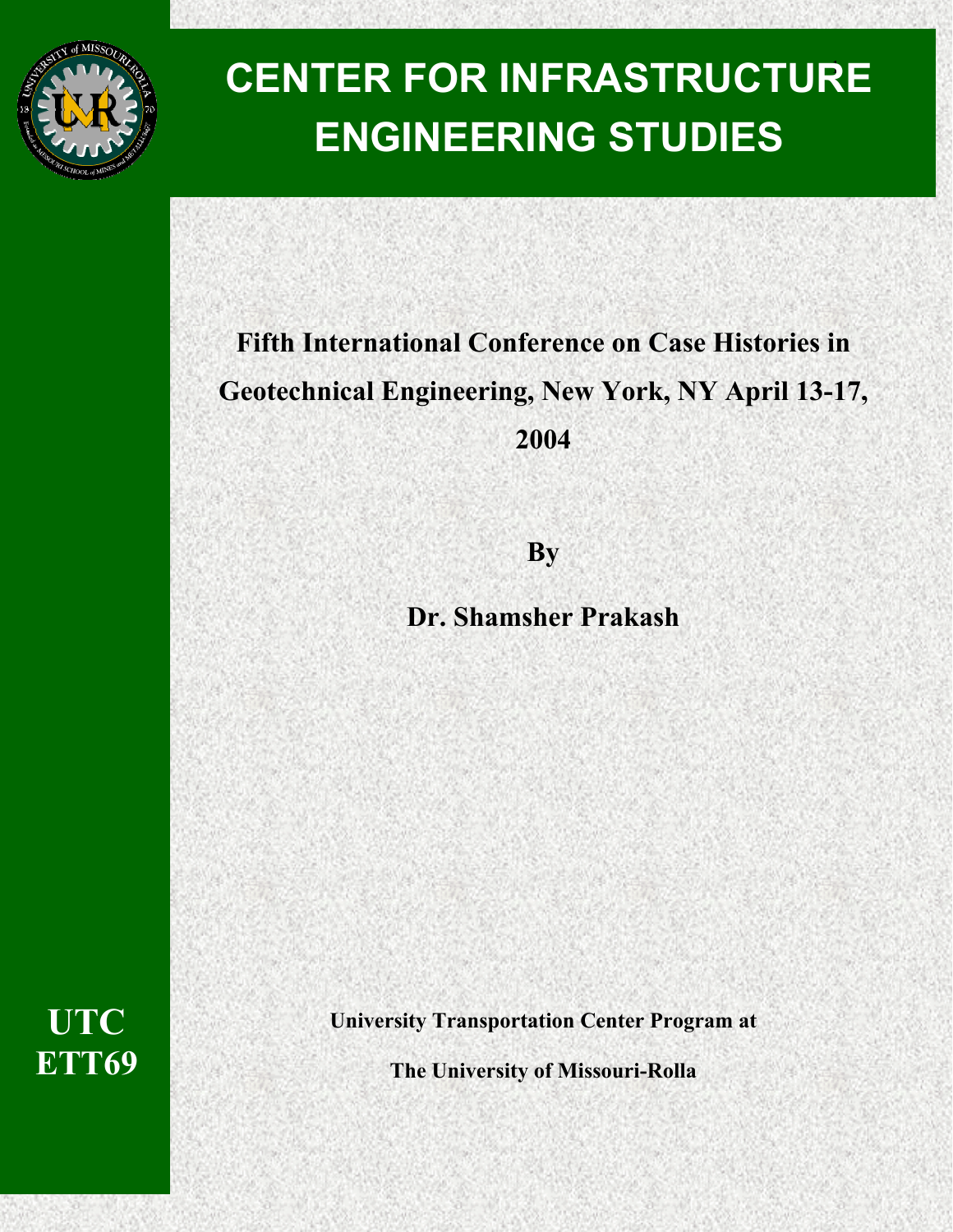### *Disclaimer*

*The contents of this report reflect the views of the author(s), who are responsible for the facts and the accuracy of information presented herein. This document is disseminated under the sponsorship of the Department of Transportation, University Transportation Centers Program and the Center for Infrastructure Engineering Studies UTC program at the University of Missouri - Rolla, in the interest of information exchange. The U.S. Government and Center for Infrastructure Engineering Studies assumes no liability for the contents or use thereof.*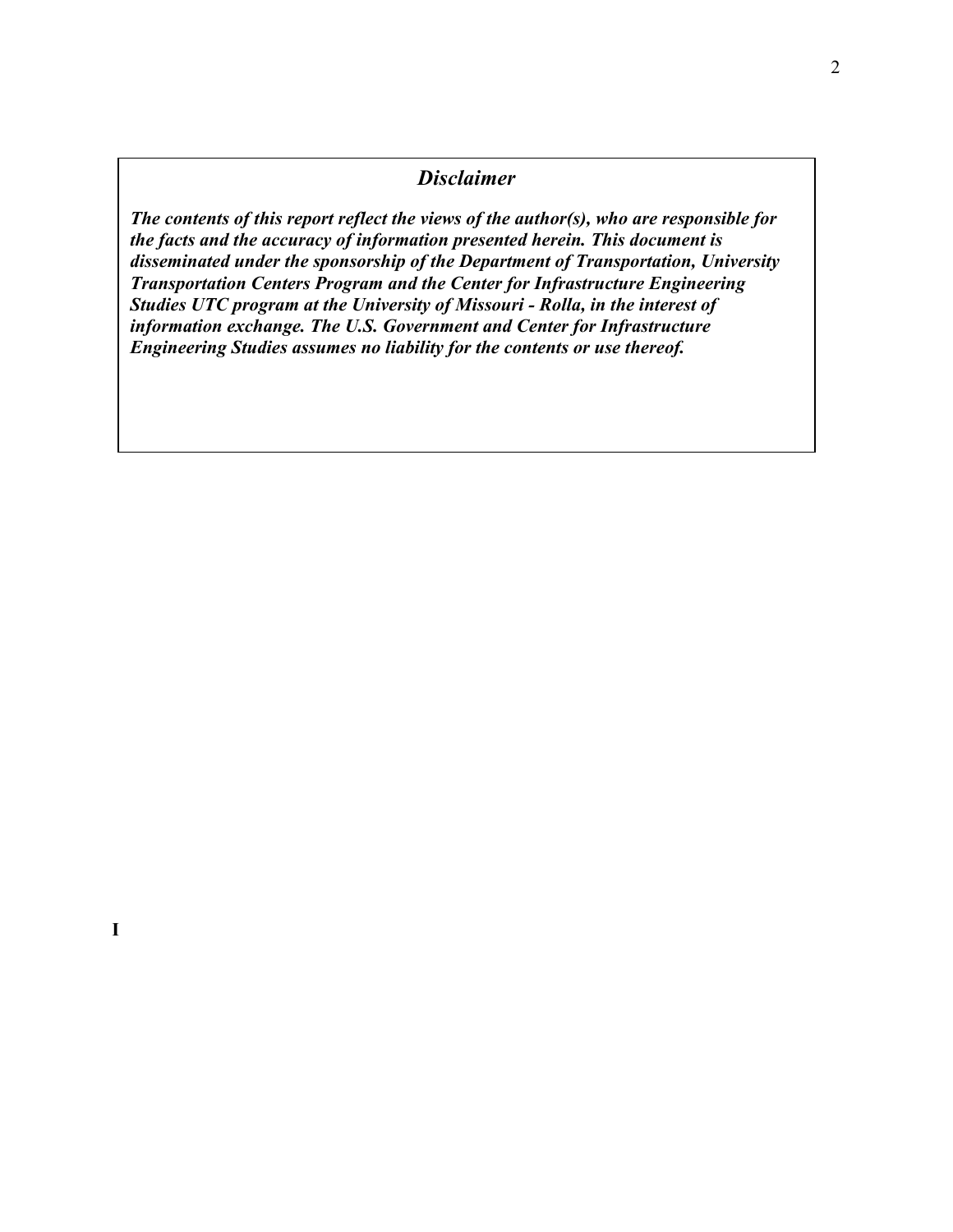3

**Technical Report Documentation Page**

| 1. Report No.<br>UTC ETT69                                                                                                                                                                                                                                                                                                                                                                                                                                | 2. Government Accession No.                                                                                                                                                    | 3. Recipient's Catalog No.                                                      |           |
|-----------------------------------------------------------------------------------------------------------------------------------------------------------------------------------------------------------------------------------------------------------------------------------------------------------------------------------------------------------------------------------------------------------------------------------------------------------|--------------------------------------------------------------------------------------------------------------------------------------------------------------------------------|---------------------------------------------------------------------------------|-----------|
| 4. Title and Subtitle<br>Fifth International Conference on Case Histories in Geotechnical Engineering,<br>New York, NY April 13-17, 2004                                                                                                                                                                                                                                                                                                                  |                                                                                                                                                                                | 5. Report Date<br><b>June 2004</b><br>6. Performing Organization Code           |           |
| 7. Author/s<br>Dr. Shamsher Prakash                                                                                                                                                                                                                                                                                                                                                                                                                       |                                                                                                                                                                                | 8. Performing Organization<br>Report No.<br>RG001140 OT069                      |           |
| 9. Performing Organization Name and Address                                                                                                                                                                                                                                                                                                                                                                                                               |                                                                                                                                                                                | 10. Work Unit No. (TRAIS)                                                       |           |
| Center for Infrastructure Engineering Studies/UTC program<br>University of Missouri - Rolla<br>223 Engineering Research Lab<br>Rolla, MO 65409                                                                                                                                                                                                                                                                                                            |                                                                                                                                                                                | 11. Contract or Grant No.<br>DTRS98-G-0021                                      |           |
| 12. Sponsoring Organization Name and Address<br>U.S. Department of Transportation<br>Research and Special Programs Administration<br>400 7 <sup>th</sup> Street, SW<br>Washington, DC 20590-0001                                                                                                                                                                                                                                                          |                                                                                                                                                                                | 13. Type of Report and Period<br>Covered<br>Final<br>14. Sponsoring Agency Code |           |
| 15. Supplementary Notes                                                                                                                                                                                                                                                                                                                                                                                                                                   |                                                                                                                                                                                |                                                                                 |           |
| 16. Abstract<br>The Fifth International Conference on Case Histories in Geotechnical Engineering will be held in New<br>York City, NY. We anticipate participation of professionals from 30 or more countries from around the<br>world to present their recent research findings. The exchange of information during the conference will<br>advance the state of the art and practice in several areas and will give definitive direction to future work. |                                                                                                                                                                                |                                                                                 |           |
| 17. Key Words<br>Geotechnical transportation structures                                                                                                                                                                                                                                                                                                                                                                                                   | 18. Distribution Statement<br>No restrictions. This document is available to the public<br>through the National Technical Information Service,<br>Springfield, Virginia 22161. |                                                                                 |           |
| 19. Security Classification (of this report)<br>unclassified                                                                                                                                                                                                                                                                                                                                                                                              | 20. Security Classification (of this page)<br>unclassified                                                                                                                     | 21. No. Of Pages                                                                | 22. Price |

Form DOT F 1700.7 (8-72)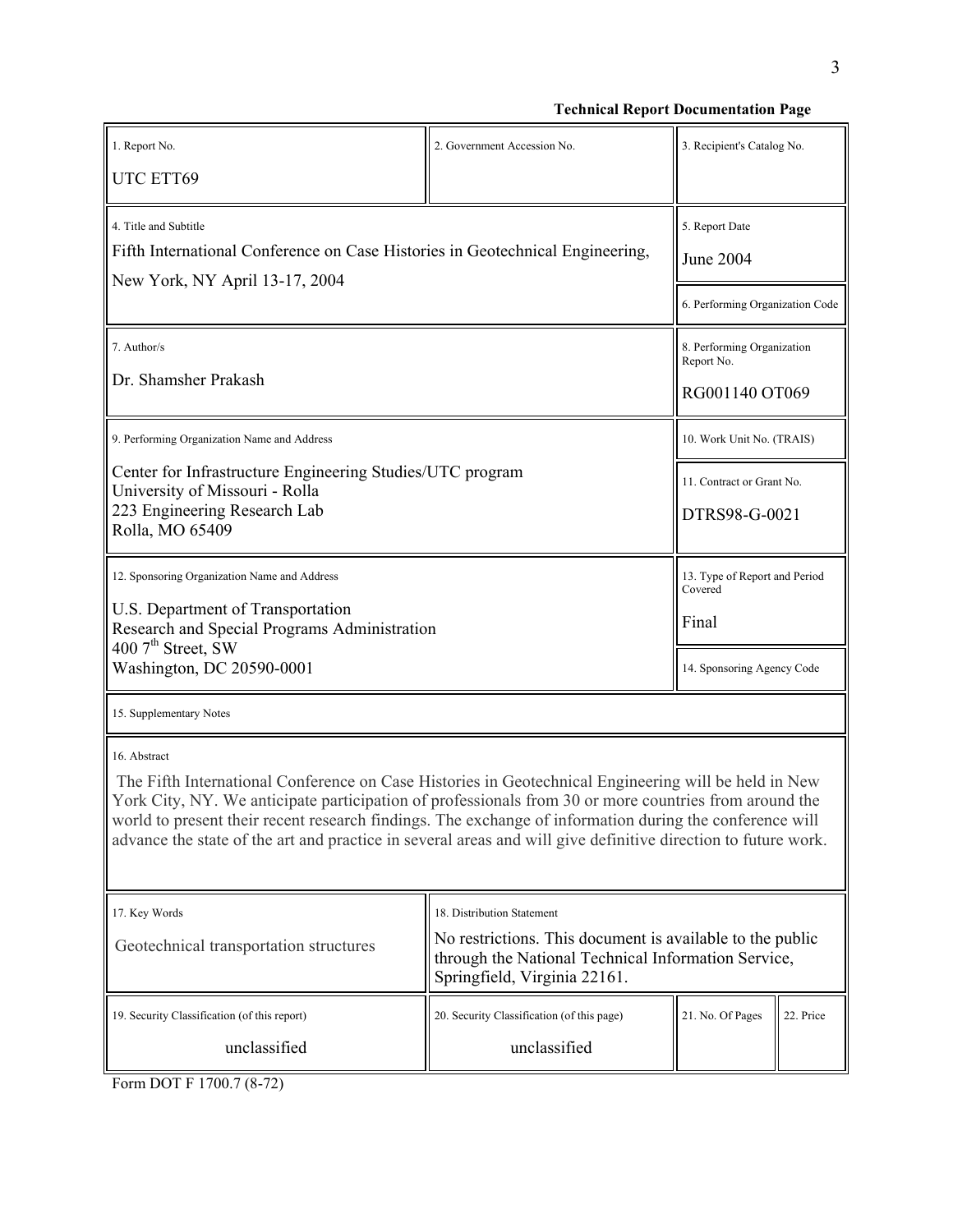## **FIFTH INTERNATIONAL CONFERENCE ON CASE HISTORIES IN GEOTECHNICAL ENGINEERING New York, NY April 13-17, 2004 <http://web.umr.edu/~eqconf/5thCHConf>**

#### **REPORT**

#### **Fifth International Conference on Case Histories in Geotechnical Engineering – 2004**  *By Shamsher Prakash and Vijay K. Puri*

 The Fifth International Conference on, "Case Histories in Geotechnical Engineering" April 13-17, 2004 in New York, NY was presented by University of Missouri, Rolla and follows the four earlier conferences - May 1984, June 1988, May 1993 and March 1998 respectively. The conference was sponsored by over 20 national and international organizations and was attended by 328 participants from 37 countries. The attendees included a vast majority of world experts on Soil Mechanics and Foundation Engineering, Soil Dynamics, Soil Improvement, earthquake Engineering and related topics.

 Keynote Lecture was delivered by Professor Ralph B. Peck, Past President ISSMGE. Also a special session was dedicated in his honor. A session was also devoted to, "Collapse of World Trade Center and Site Restoration", "Times Square Redevelopment" and related topics.

 State of the Art and Practice Lectures included, "Rehabilitation of Leaning Tower of Pisa," by John Burland (UK), "Piles in Liquefiable Soils," by W.D. Liam Finn (Canada), and Kenji Ishihara (Japan) and "Status of Pile Analysis and Design" by Harry Poulos (Australia) and others. Also reports on, "Recent Earthquakes," including Alaska and Italy (2002) Mexico, Turkey, China and Algeria (2003), and other recent Earthquakes were presented.

 Case Histories on the following topics were presented; (1) Shallow, Deep and Other Foundations Including Soil-Structure Interaction, (2) Dams and Embankments, (3) Geotechnical Earthquake Engineering and Natural Disasters, (4) Engineering Vibrations, (5) Retaining Structures and Deep Excavations, (6) Geological, Rock and Mining Engineering, Forensic Engineering Where Things Went Wrong, (7) Soil Property Improvement Use of Light Weight Materials and Remediation of Solid Hazardous and Low Level Radio Active Waste, (8) Non-Destructive Evaluation and Load Testing of Drilled Shafts, Auger Cast Piles and Driven Piles and (9) Recent Earthquakes and Geotechnical Aspects of Recent Earthquakes, (10) Health Monitoring and Retrofit of Bridges, Tunnels, and Other Transportation and Geotechnical Structures